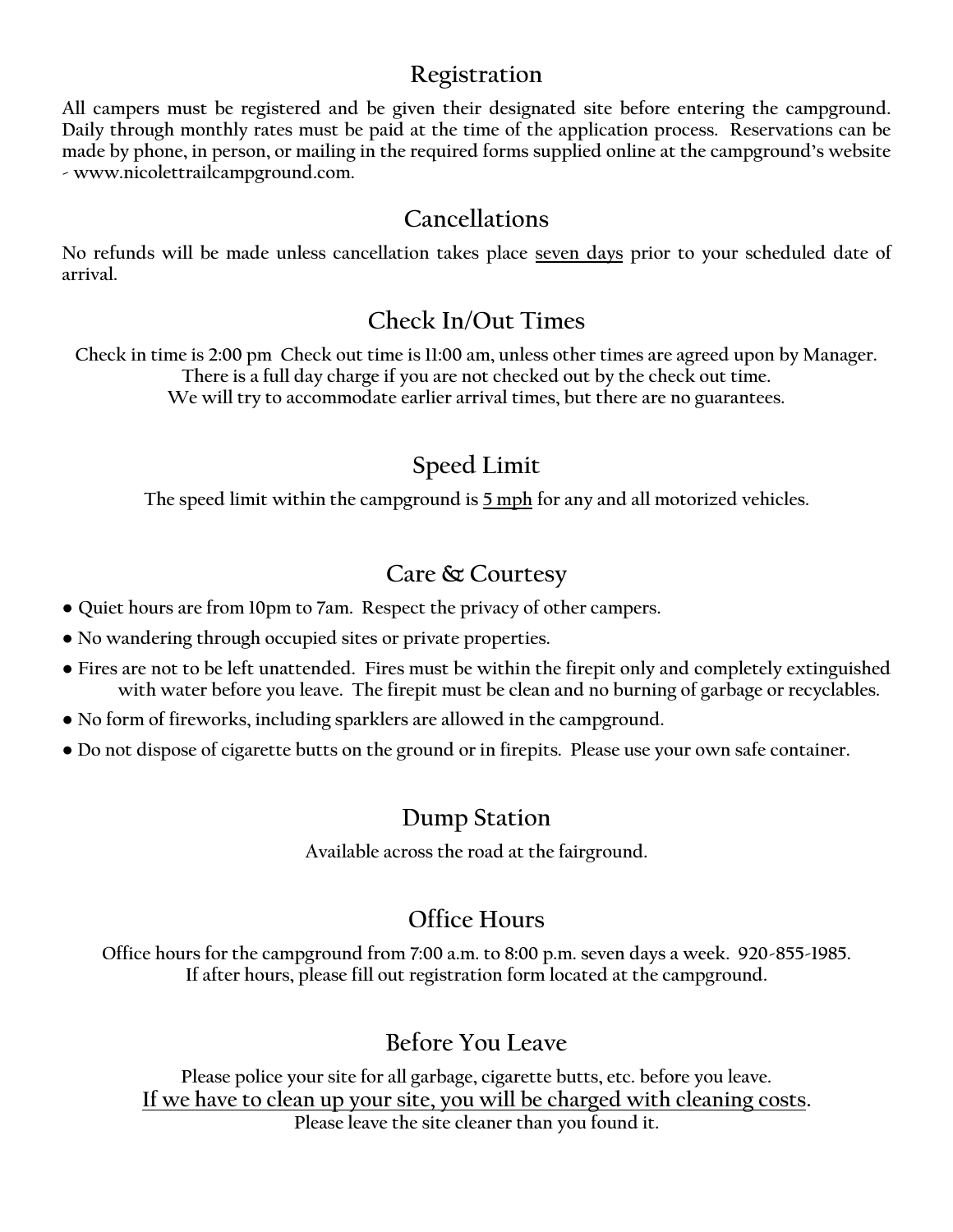# NICOLET TRAIL CAMPGROUNDLLC **Rules & Regulations**

**Our goal is to maintain a campground that all campers, including the surrounding community, can be proud of. To insure this, your cooperation is necessary. The Rules and Regulations stated below are for all campers to adhere to, during the period of stay approved on your application permit. Violation of any rules and regulations listed below could result in the revocation of your permit and the eviction from the campground without a refund.**

- Age Restrictions **Individuals age 17 and under may be in the campground overnight only when accompanied by an adult who is registered at the campground office.**
- Quiet Hours **are designated to be between 10:00 p.m. and 7:00 a.m. within the confines of the campground area.**
- There shall not be more than one camping unit allowed per site.
- Number of people on your site **cannot exceed the occupancy of the camper itself.**
- Only two vehicles allowed per site **and all recreational vehicles and cars must be parked on assigned sites. Additional parking and visitor parking is located in the city park.**
- Your site must be kept clean and orderly. Littering prohibited. **No person shall litter, dump or deposit any rubbish, refuse, recycles, or any other materials in the campground.**
- Don't infringe onto neighboring sites **(parked vehicles, stacks of wood, satellite dish, etc).**
- Screen tents allowed **but can be no larger than 12' x 12' in size. Sleeping in screen tents is prohibited.**
- Portable decks are not allowed**.**
- Outdoor carpets and mats **must be staked down with stakes no longer than 12 inches. All must be removed at the end of your camping period.**
- No stakes over 12" in length **are allowed. You will be held responsible for any damage/cost incurred to underground utilities.**
- Satellite dishes **are allowed only if attached to the trailer/camper or on a portable stand. In ground posts are not allowed.**
- All hoses, cords, wires, etc., **will be run under the camper or carpets/mats for safety and ease of grass cutting.**
- Lawncare of your site **can by done by you if you wish, using your own personal push mower. riding mowers are not allowed.**
- Each site has one picnic table and one firepit**. Neither shall be moved off the site nor any moved in from another site.**
- No trees will be cut, trimmed or damaged**. Defacing, altering or damaging any campground property could result in a fine or even eviction from the campground.**
- Pets are allowed. **No more than two pets per site. Pets must be on a leash at all times, no longer than 6 ft in length. No pets to be left unattended outside. Pets must be cleaned up after immediately, day or night. Do not allow pets to dig holes. Damages must be repaired or fines will be charged.**